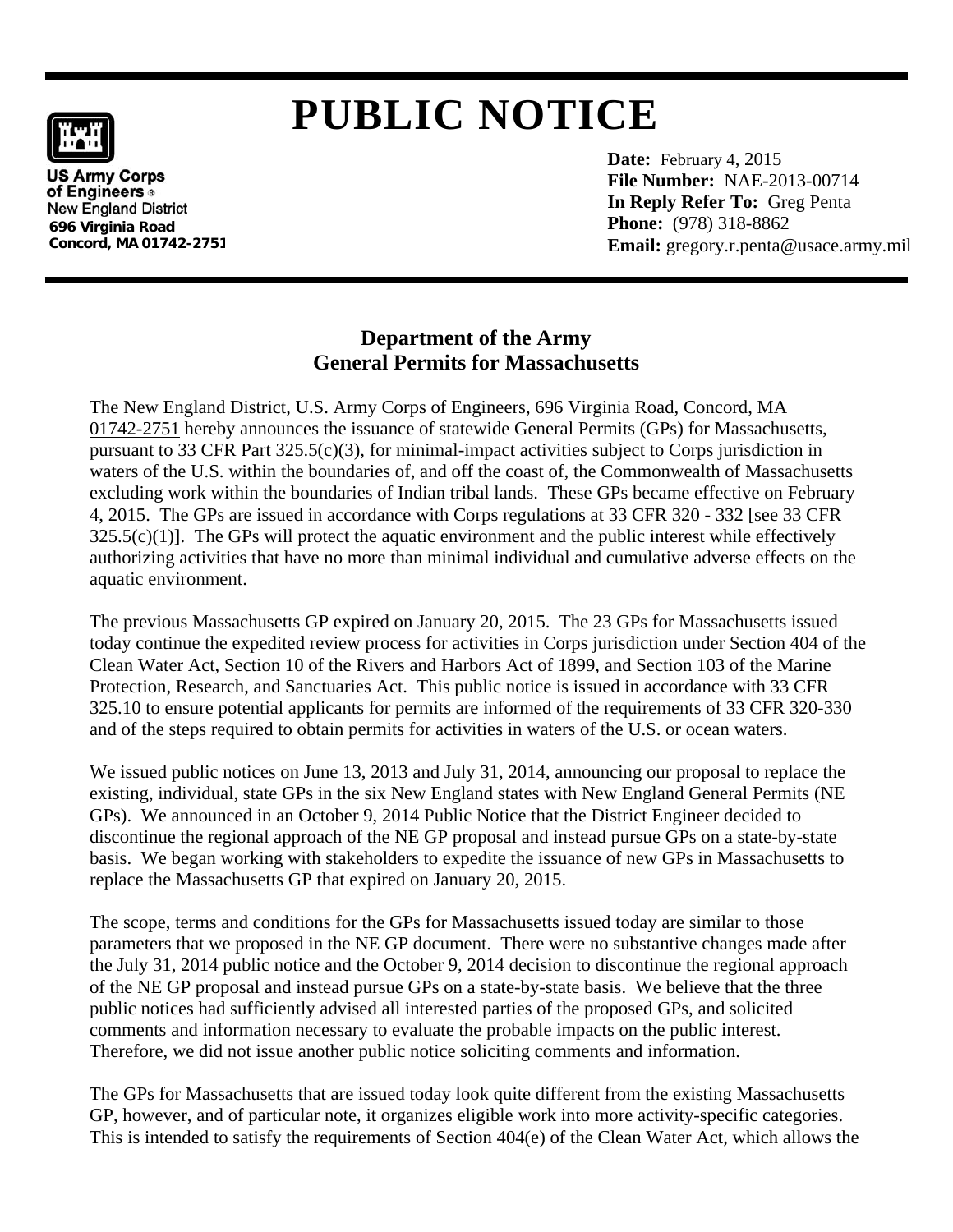# **CENAE-R FILE NO. NAE-2013-00714**

Corps to issue GPs for activities that are similar in nature and will cause only minimal individual and cumulative adverse environmental effects. Identifying specific activities will also allow the Corps to adequately assess cumulative impacts of permitted activities, as well as fully assess impacts on threatened and endangered species.

General permits are encouraged under the President's plan and the Clean Water Act as a way to streamline Federal and state regulatory programs. The New England District has already had success with streamlining these programs through the use of GPs throughout New England. General Permits have been in place since 1993 in Massachusetts. These GPs are designed to authorize activities formerly covered under the Nationwide Permit (NWP) program and the prior Massachusetts GP that expired on January 20, 2010. Continued utilization of the GP process in place of the NWPs will provide important benefits to the public, including simplifying the process, expediting decisions, and providing necessary environmental protection.

Projects with minimal individual and cumulative effects on the aquatic environment will be approved administratively under this GP. Projects that do not meet the terms and conditions of these GPs, of which General Condition 3 requires projects authorized by these GPs to "have no more than minimal direct, secondary and cumulative adverse environmental effects," will be subjected to Individual Permit review.The Individual Permit review procedures are not altered by the GP. Federal exemptions, which are not necessarily the same as the Commonwealth of Massachusetts exemptions, are also not altered by the GP. In addition, for projects authorized pursuant to these GPs, project proponents must obtain the appropriate local or state approvals when required in order for these GPs authorization to be valid. All GP authorizations will be subject to the applicability requirements, procedures, and conditions contained in the GPs for Massachusetts document.

Project eligibility under this GP will fall into two categories: Self-Verification (Self-Verification Notification Form required) and Pre-Construction Notification (PCN) (application and written verification required). The Corps will review PCNs along with state and federal resource agencies (U.S. Fish and Wildlife Service, U.S. Environmental Protection Agency and National Marine Fisheries Service) as applicable. Through project review, the Corps will determine if the individual and cumulative adverse environmental impacts for PCN projects are minimal and whether the project may proceed under the appropriate GPs.

#### National Historic Preservation Act

Based on his initial review, the District Engineer has determined that the proposed work may cause effects on properties listed on, determined to be eligible for listing on, or potentially eligible for listing on, the National Register of Historic Places. As currently proposed, no undertaking authorized under the GPs for Massachusetts shall cause effects on such properties unless the Corps or another Federal action agency has satisfied the consultation requirements of Section 106 of the National Historic Preservation Act on a project-by-project basis.

#### Endangered Species

It is the Corps preliminary determination that the proposed NE GPs will have no effect on or is not likely to adversely affect any Federally-listed endangered or threatened species or their designated critical habitat. No activity is authorized under the GPs for Massachusetts which: a) is likely to directly or indirectly jeopardize the continued existence of a threatened or endangered species or a species proposed for such designation, as identified under the Federal Endangered Species Act (ESA), or which will directly or indirectly destroy or adversely modify the critical habitat of such species; b) "may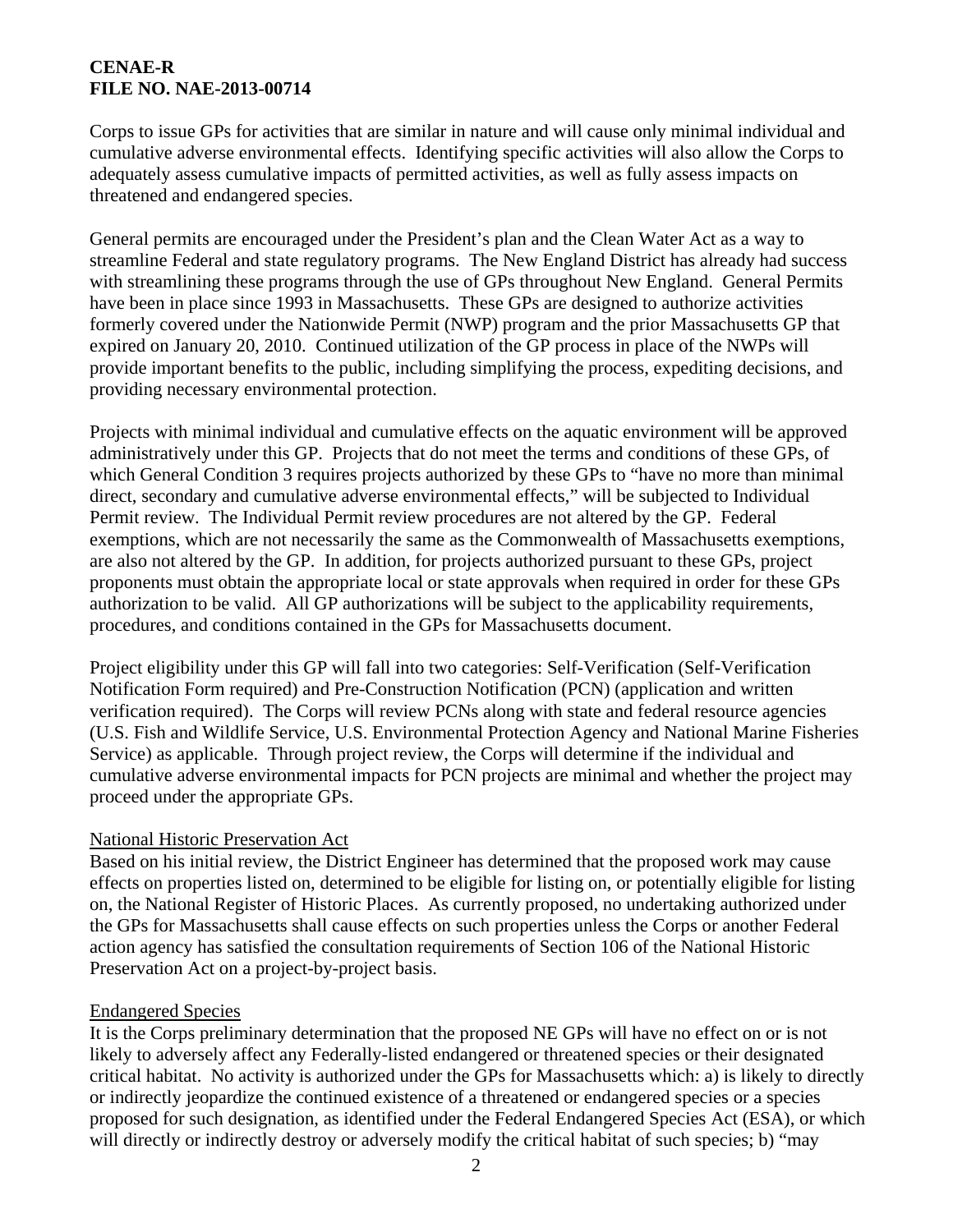# **CENAE-R FILE NO. NAE-2013-00714**

affect" a listed species or critical habitat, unless Section 7 consultation addressing the effects of the proposed activity has been completed; or c) violates the ESA.

#### Essential Fish Habitat

In 1996, the Magnuson-Stevens Fishery Conservation and Management Act was amended to require the Federal fishery management councils (Councils) to designate Essential Fish Habitat (EFH) for all Federally managed fish species. Essential Fish Habitat is broadly defined as those waters and substrates necessary to fish for spawning, feeding, breeding, and growth to maturity. Section 305 (b)(2) of the Magnuson-Stevens Fishery Conservation and Management Act requires that Federal agencies proposing to authorize, fund, or to undertake actions which may adversely affect EFH consult with National Marine Fisheries Service (NMFS) regarding the action.

The Corps consulted with the NMFS regarding the effects of these GPs on EFH designated under the Magnuson-Stevens Fishery Conservation and Management Act. The terms and conditions of the GPs are such that projects with the potential for more than minimal impacts upon EFH will require a PCN. Consultation pursuant to the EFH provisions of the Magnuson-Stevens Fishery Conservation and Management Act will occur as necessary for proposed GP activities that may adversely affect EFH. The NMFS will require the submittal of an EFH assessment if necessary.

# Coastal Zone Management Consistency

The Commonwealth of Massachusetts has a Federally-approved Coastal Zone Management (CZM) Program. Section 307(c)(1) of the Federal CZM Act of 1972, as amended, requires the Corps to provide a consistency determination and receive state concurrence prior to the issuance, reissuance, or expansion of activities authorized by a GP that authorizes activities within a state with a Federallyapproved Coastal Management Program when activities that would occur within, or outside, that state's coastal zone will affect land or water uses or natural resources of the state's coastal zone. In a letter dated January 20, 2015, the Massachusetts Office of CZM wrote, "We concur with your certification and find that the activity as proposed is consistent with the CZM enforceable program policies."

# Water Quality Certification

State certification pursuant to Section 401 of the Clean Water Act, or waiver thereof, is required from the state prior to the issuance of GPs authorizing activities that may result in a discharge into waters of the U.S. On January 16, 2015, the Massachusetts Department of Environmental Protection issued a conditional WQC, which is located at www.nae.usace.army.mil/missions/regulatory >> State General Permits >> Massachusetts.

#### **Outreach**

The Corps plans to conduct outreach webinars and presentations throughout the state. We will announce these via public notice, media outlets, and our website at: www.nae.usace.army.mil/missions/regulatory >> State General Permits >> Massachusetts, or www.nae.usace.army.mil/missions/regulatory >> Public Notices.